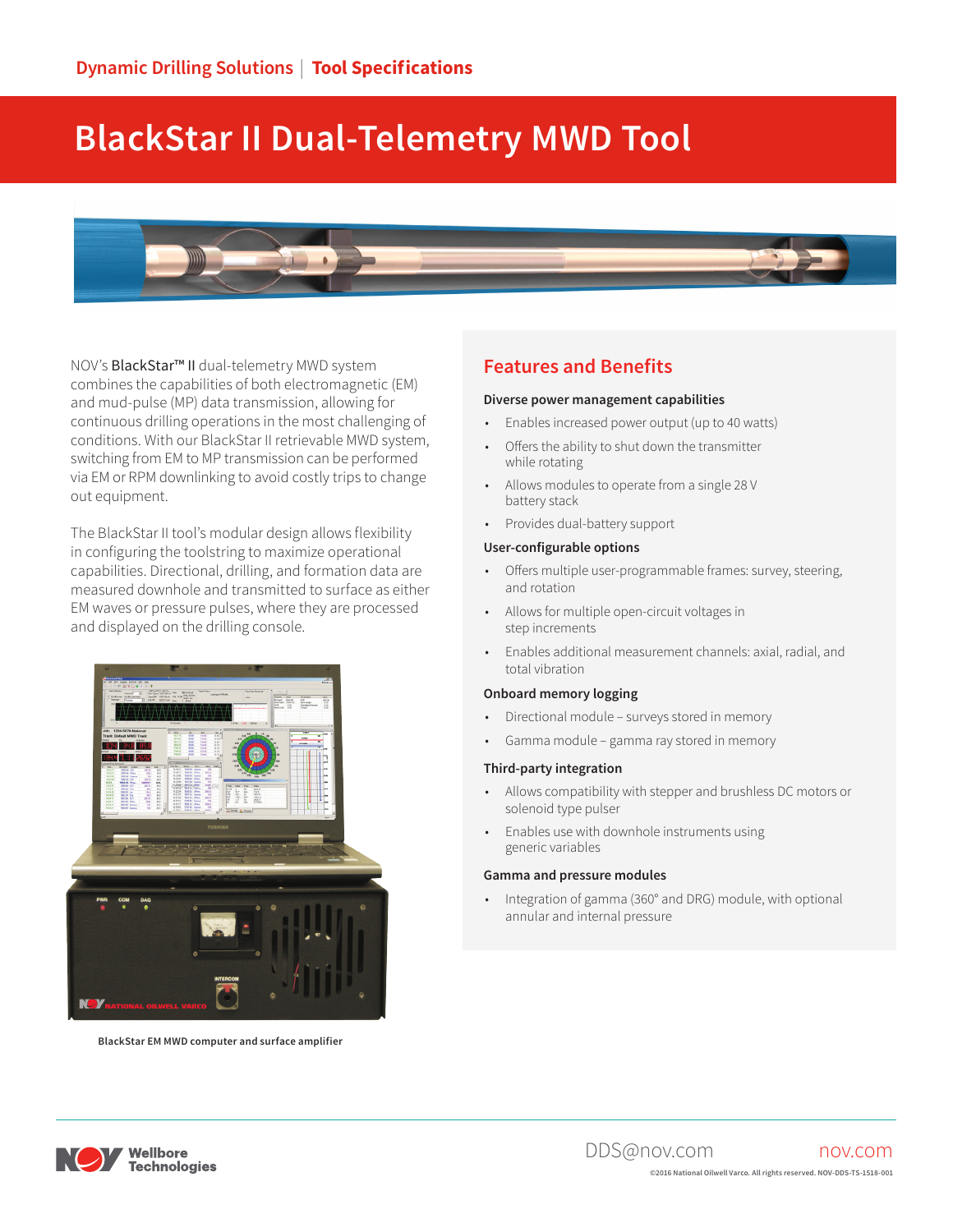# **General Tool Specifications**

| Length                        | Single battery (directional only): 28.90 ft (8.81 m)<br>Single battery (360° gamma/DRG): 30.75 ft (9.37 m)<br>Dual battery option: add 7.45 ft (2.27 m) to toolstring length<br>PWD option: add 23 in. (0.6 m) to toolstring length<br>Mud-pulse option: add 54 in. (1.4 m) to toolstring length                                                                                                                                                                                                                                                                                                                                                                                                                                                                                                                                                                                                                                                                         |  |  |
|-------------------------------|--------------------------------------------------------------------------------------------------------------------------------------------------------------------------------------------------------------------------------------------------------------------------------------------------------------------------------------------------------------------------------------------------------------------------------------------------------------------------------------------------------------------------------------------------------------------------------------------------------------------------------------------------------------------------------------------------------------------------------------------------------------------------------------------------------------------------------------------------------------------------------------------------------------------------------------------------------------------------|--|--|
| <b>Size</b>                   | OD 1.875-in. (4.762-cm)                                                                                                                                                                                                                                                                                                                                                                                                                                                                                                                                                                                                                                                                                                                                                                                                                                                                                                                                                  |  |  |
| <b>Pressure rating</b>        | 20,000 psi (137,895 kPa)                                                                                                                                                                                                                                                                                                                                                                                                                                                                                                                                                                                                                                                                                                                                                                                                                                                                                                                                                 |  |  |
| Powered by lithium<br>battery | 80 to 130 operating hours depending upon borehole conditions and<br>transmitter power selection. Up to 260 hours of operation maybe achieved for the<br>dual battery option. Mud pulse-only mode up to 400 hours.                                                                                                                                                                                                                                                                                                                                                                                                                                                                                                                                                                                                                                                                                                                                                        |  |  |
| <b>Operating temperature</b>  | -40 to 302°F (-40 to 150°C)                                                                                                                                                                                                                                                                                                                                                                                                                                                                                                                                                                                                                                                                                                                                                                                                                                                                                                                                              |  |  |
| Downhole data storage         | <b>DRG</b><br>Log duration: 217 to 3,472 hr<br>$\bullet$<br>Logging interval: 15 seconds to 4 minutes<br>$\bullet$<br>Time, gamma, high-side gamma, low-side gamma, left-side gamma,<br>right-side gamma, temperature, axial vibration (max), radial vibration (max)<br>360° gamma<br>Log duration: 150 to 2,400 hr<br>Logging interval: 15 seconds to 4 minutes<br>Time, gamma, axial vibration (average), radial vibration (average), axial vibration<br>(max), radial vibration (max)<br>Smart directional sensor<br>Log duration: Up to 1,000 hr (configuration dependent)<br>Survey:<br>Gx, Gy, Gz, Hx, Hy, Hz, DS temperature, axial vibration, radial vibration<br>Steering:<br>Gx, Gy, Gz, Hx, Hy, Hz, SDS temperature, axial vibration, radial vibration<br><b>Rotation:</b><br>SDS temperature, axial vibration, radial vibration<br>Alert:<br>Tool entering sleep mode<br>High temperature<br>$\bullet$<br>High vibration<br>Low battery voltage<br>$\bullet$ |  |  |
|                               | EM downlink success                                                                                                                                                                                                                                                                                                                                                                                                                                                                                                                                                                                                                                                                                                                                                                                                                                                                                                                                                      |  |  |
| <b>Downlinking</b>            | RPM and EM to change tool's mode of operation                                                                                                                                                                                                                                                                                                                                                                                                                                                                                                                                                                                                                                                                                                                                                                                                                                                                                                                            |  |  |

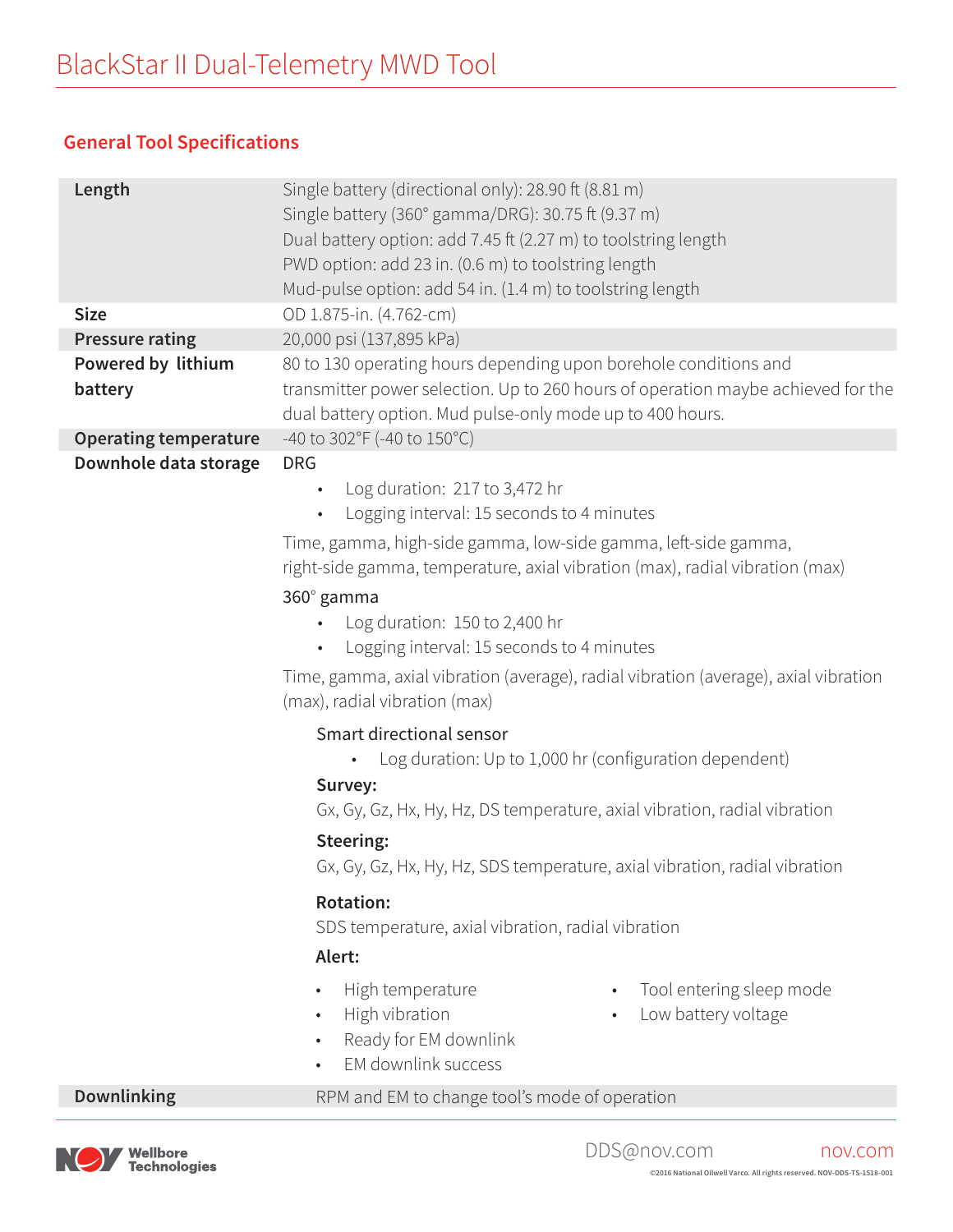# **Parameter Specifications**

| Parameter           | Range                                               | <b>Resolution</b>           | <b>Accuracy</b>     |
|---------------------|-----------------------------------------------------|-----------------------------|---------------------|
| Inclination         | $0$ to $180^\circ$                                  | $0.05^\circ$                | $+/- 0.1^{\circ}$   |
| Azimuth             | $0$ to $360^\circ$                                  | $0.18^\circ$                | $+/- 1.0^{\circ}$   |
| Toolface            | 0 to 360°                                           | $0.18^\circ$                | $+/- 1.5^{\circ}$   |
| Dip angle           | $+/-90^{\circ}$                                     | $0.1^\circ$                 | $+/- 0.2^{\circ}$   |
| Mag field           | 0 to 70,000 nT (gamma)                              | 100 nT                      | $+/- 200$ nT        |
| * High-side gamma   | 2,000 cps                                           | 1 cps                       | $+/- 1$ max RPM 120 |
|                     | Window size 0 to 120°                               |                             |                     |
| * Low-side gamma    | 2,000 cps                                           | 1 cps                       | $+/- 1$ max RPM 120 |
|                     | Window size 0 to 120°                               |                             |                     |
| * Left-side gamma   | 2,000 cps                                           | 1 cps                       | $+/- 1$ max RPM 120 |
|                     | Window size 0 to 120°                               |                             |                     |
| * Right-side gamma  | 2,000 cps                                           | 1 cps                       | $+/- 1$ max RPM 120 |
|                     | Window size 0 to 120°                               |                             |                     |
| Gamma               | 2,000 cps                                           | 1 cps                       | $+/- 1$ max         |
| * Annular pressure  | 0 to 20,000 psi                                     | 8 psi                       | $1\%$               |
| * Pipe pressure     | 0 to 20,000 psi                                     | 8 psi                       | $1\%$               |
| Temperature         | -40 to $302^{\circ}F(-40 \text{ to } 150^{\circ}C)$ | $1^{\circ}F(0.07^{\circ}C)$ | $+/- 1.0^{\circ}$   |
| * Tool rotary speed | 0 to 120 RPM                                        | 4 RPM                       | $+/- 2$ RPM         |
| * Radial vibration  | 0 to $18 \text{ g}$ rms                             | $0.01$ g rms                | $+/- 0.5$ g rms     |
| * Axial vibration   | 0 to 18 g rms                                       | $0.01$ g rms                | $+/- 0.5$ g rms     |
| * Gap current       | 60 to 2000 mA                                       | 60 mA                       | $+/- 30 mA$         |

*\*EM only or EM transmission*

### **Data Transmission**

| <b>Type</b>                               | Low-frequency EM waves                      | Mud-pulse              |
|-------------------------------------------|---------------------------------------------|------------------------|
| <b>Operating frequency</b>                | Field configurable 2 to 12 Hz               | N/A                    |
| Data rates                                | 1, 1.5, 2, 2.4, 4, 4.8, 6.0 bits per second | 1 to 3 bits per second |
| Transmitted parameters Field configurable |                                             | Field configurable     |
| Data update rates                         | 18 sec at 1 baud                            | 10 to 28 sec           |
|                                           | 3 sec at 6 baud                             |                        |